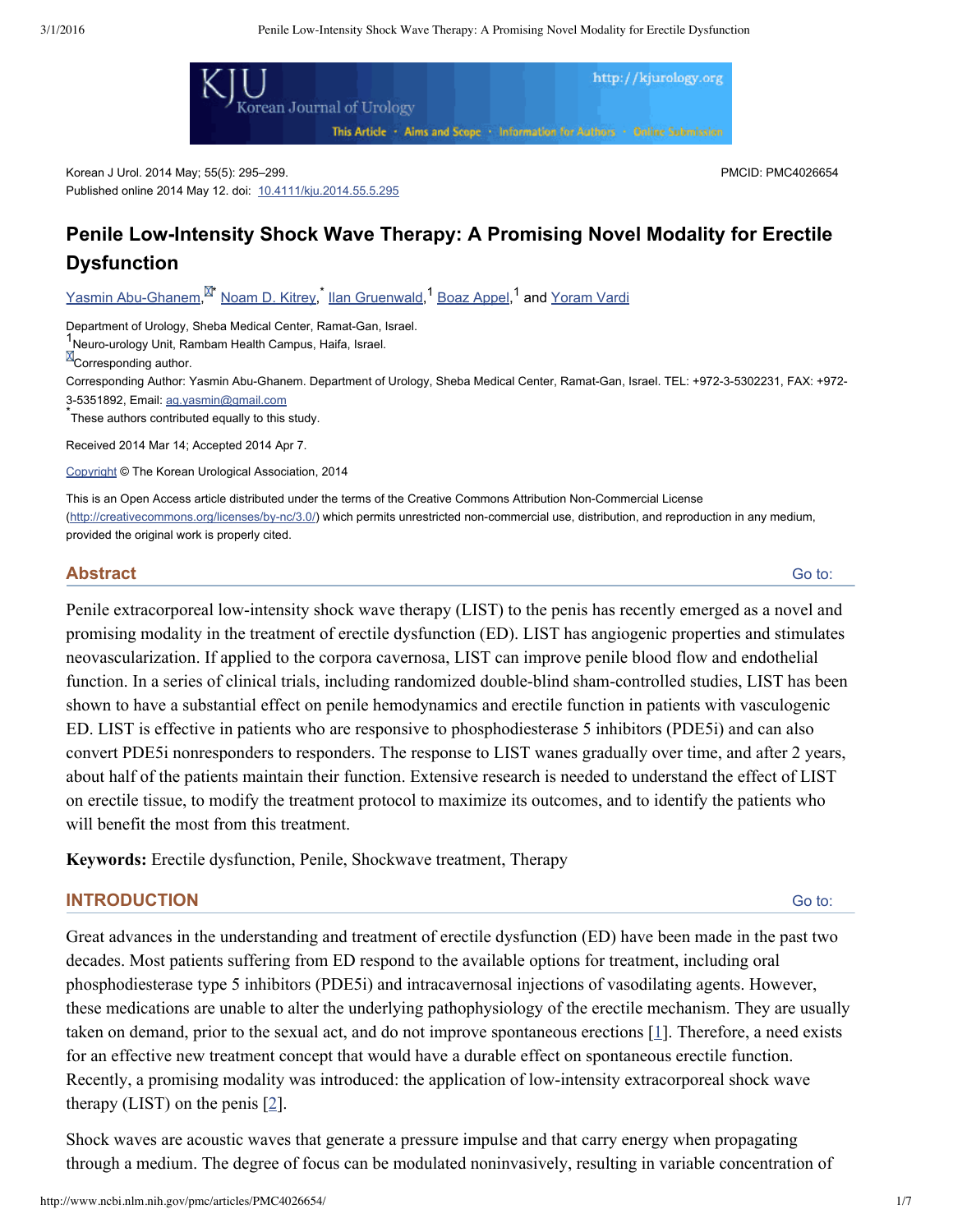energy at a desired location [\[3\]](#page-4-2). When shock waves are applied to an organ, the focused waves interact with the targeted deep tissues and act as transient micromechanical forces that initiate several biological changes [[4](#page-4-3)]. Extracorporeal shock wave therapy has been clinically examined and applied in various medical fields. Highintensity shock wave therapy is used for lithotripsy because of its focused mechanical destructive nature. Medium-intensity shock waves have been shown to have anti-inflammatory properties and are used for treating a wide range of orthopedic conditions, such as nonunion fractures, tendonitis, and bursitis. Low-intensity shock waves probably have angiogenic properties and are used in the management of chronic wounds, peripheral neuropathy, and in cardiac ischemic tissue [[1](#page-4-0),[2](#page-4-1)[,5,](#page-4-4)[6](#page-4-5)].

When LIST is applied to an organ, the relatively weak yet focused shock waves interact with the targeted deep tissues where they cause mechanical stress and microtrauma, also known as shear stress [\[3\]](#page-4-2). This shear force then triggers a chain of events that cause the release of angiogenic factors inducing neovascularization of the affected tissues and enhancing the blood flow. Extrapolation of these findings to ED has led to the assumption that if applied to the corpora cavernosa, LIST could improve penile blood flow and endothelial function by stimulating angiogenesis in the penis [\[7](#page-4-6)]. This review summarizes the effect of LIST on erectile tissue as well as the clinical evidence of its effect in patients with vasculogenic ED.

#### **POTENTIAL MECHANISM OF SHOCK WAVE THERAPY**

Research on the biological changes that result from LIST has mainly been focused on angiogenesis and local neovascularization. More than a decade ago, Wang et al. [[8\]](#page-5-0) revealed that LIST stimulates the expression of angiogenesis-related growth factors, such as endothelial nitric oxide synthase (NOS), vascular endothelial growth factor (VEGF), and endothelial cell proliferation factors, e.g., proliferating cell nuclear antigen (PCNA). This group also reported that LIST induces neovascularization and cell proliferation. This effect is evident 4 weeks after treatment and persists for more than 12 weeks [\[8\]](#page-5-0). Moreover, previous studies on transgenic mice revealed an up-regulation of VEGF receptor 2, which is considered a primary mediator of angiogenic signaling. Quantitative immunohistological studies evaluating ischemic tissue vessel formation showed higher vessel densities in the shock wave-treated groups  $[6,9,10,11,12]$  $[6,9,10,11,12]$  $[6,9,10,11,12]$  $[6,9,10,11,12]$  $[6,9,10,11,12]$  $[6,9,10,11,12]$  $[6,9,10,11,12]$ .

In recent years, LIST has also been studied in regard to its effect on stem cell recruitment in tissue repair. Stem cells and progenitor cells have the ability to divide and differentiate into specialized cell types. Their key role in the neovascularization of ischemic tissues was widely studied in recent years [\[13\]](#page-5-5). One example is the circulating progenitor cells (CPCs). During acute ischemia, the release of chemoattractant factors (i.e., VEGF) acts as a homing factor for CPCs that may contribute to the ongoing endothelial repair [\[14](#page-5-6)]. Aicher et al. [[5\]](#page-4-4) investigated the effect of LIST on the homing of infused human CPCs in rats with chronic hind limb ischemia. In their study, LIST-treated ischemic muscles attracted significantly more labeled CPCs than did the untreated muscles. The treatment significantly increased the blood flow in the ischemic muscles. Nishida et al. [\[6\]](#page-4-5) studied LIST in a porcine model of ischemia-induced myocardial dysfunction and found that LIST significantly up-regulated VEGF expression in ischemic myocardium and improved regional myocardial blood flow and left ventricular ejection fraction. Further studies have also demonstrated beneficial effects of LIST on left ventricle remodeling in pigs with experimentally induced myocardial infarction  $[15]$  $[15]$  and myocardial ischemia-reperfusion injury  $[16]$  $[16]$ .

### **CLINICAL APPLICATIONS OF LIST**

Go to:

Go to:

Encouraging results in animal model have set the ground for future studies in humans. Several studies have shown positive effects of LIST in human patients with severe ischemic heart disease. Kikuchi et al. [[17\]](#page-5-9) reported that LIST improved the ejection fraction and stroke volume and significantly improved chest pain after a 6 minute walk test. Similar results have also been reported by other groups [\[18](#page-5-10)[,19](#page-5-11)[,20](#page-5-12)] in patients with severe coronary artery disease and refractory angina to whom LIST was applied. Following the promising results in patients with ischemic heart disease, other reports on the capability of LIST were published with positive results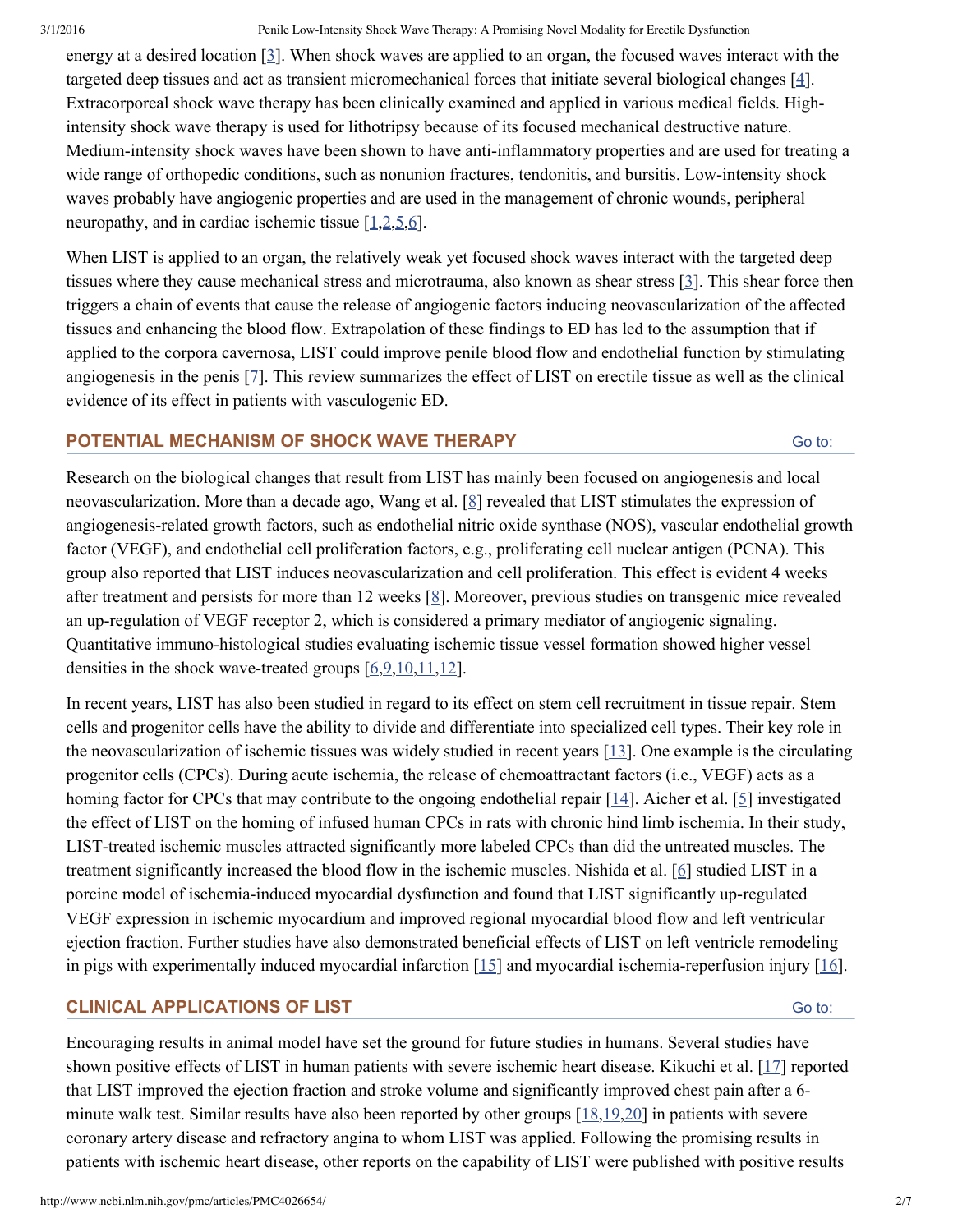on a wide range of ischemic wounds and ulcers [[21,](#page-5-13)[22,](#page-5-14)[23,](#page-5-15)[24\]](#page-6-0).

### **LIST FOR ED**

Because one of the underlying functional causes of ED is poor cavernosal arterial blood flow, it has been suggested that induction of neovascularization by LIST could improve cavernosal arterial flow, which in turn would improve erectile function [\[13](#page-5-5)]. The first study of the efficacy of LIST for ED was conducted by Vardi et al. [[2\]](#page-4-1) in 2010. In this pilot study, Vardi et al. [\[2\]](#page-4-1) applied LIST to 20 middleaged men with mild to moderate vasculogenic ED who responded well to the use of PDE5i. The treatment protocol was based on the described methodology used in patients with cardiovascular disease [[17](#page-5-9)] with modifications according to anatomical differences. The main challenge presented by the authors was to apply shock waves to the whole area of the corpora cavernosa, including the crus. Another challenge was to adapt the shock wave delivery probe to the anatomy of the penis because the corpora cavernosa lies immediately under the penile skin. The protocol consisted of two treatment sessions per week for 3 weeks, a 3-week no-treatment interval, and a second 3-week treatment period of two treatment sessions per week. Each session comprised the application of 300 shock waves (energy intensity of 0.09 mJ/mm<sup>2</sup>) to each of five different sites: three along the penile shaft and two at the crura [\(Fig.](http://www.ncbi.nlm.nih.gov/pmc/articles/PMC4026654/figure/F1/) 1). The results showed that 1 month after treatment, erectile function improved in 15 men (75%). An increase by more than five points in the International Index of Erectile Function Erectile Function (IIEF-EF) domain score was noted in 14 men and an increase of more than 10 points was noted in 7 men. The average increase in the IIEF-EF domain score was 7.4 points. Furthermore, erectile function and penile blood flow were measured by using nocturnal penile tumescence (NPT) and flow-mediated dilation methodology (FMD) of the penis. In the 15 men who responded to LIST, all NPT parameters improved as recorded by significant increases in the duration of the erections and penile rigidity. Penile blood flow also improved significantly at the 1-month follow-up examination. At the 6-month follow-up visit, 10 men reported that they still had spontaneous erections and did not require PDE5i support.



### [FIG.](http://www.ncbi.nlm.nih.gov/pmc/articles/PMC4026654/figure/F1/) 1

The shock waves are delivered through the applicator covering the corpora cavernosa of the penis along the penile shaft and the crura.

Following these impressive preliminary clinical results, the effect of LIST on erectile function was examined in an animal model. Several groups investigated the effects of LIST on erectile function in diabetes mellitus rats, using the changes in the intracavernosal pressure following electrostimulation of the cavernous nerve to assess erectile function. Qiu et al. [\[25](#page-6-1)] found that erectile function was significantly decreased in all diabetic rats, but this effect was less evident in the LIST group. Additionally, histological analysis revealed an abundant amount of nNOS-containing nerves, endothelial and smooth muscle cells, and mesenchymal stem cells (MSCs) in the LIST group compared with untreated diabetic rats. Such findings support the idea that the underlying mechanism of the therapeutic action of LIST is the recruitment of MSCs, which was first postulated by Chen et al. [[26\]](#page-6-2) almost a decade before. Two more groups have recently examined the effect of extracorporeal shock waves on nerve stimulation-induced erection in rats. Chen and Chang  $[23]$  $[23]$  and Liu et al.  $[24]$  $[24]$  demonstrated that shock wave energy improved erectile function as well as pathological changes in the erectile tissue of diabetic rats.

Vardi and colleagues [[13](#page-5-5)] further extended their clinical study in vasculogenic ED patients and examined LIST as a possible treatment for patients with severe ED who responded poorly to PDE5i therapy. The aim of this second study was to investigate the ability of LIST to convert nonresponders to PDE5i therapy to PDE5i responders so that they were able to achieve satisfactory erections for vaginal penetration. This study included 29 men who had multiple cardiovascular disease risk factors, cardiovascular disease, and diabetes mellitus and who did not respond to oral PDE5i therapy. The study results showed that 3 months after the completion of the LIST protocol, the IIEF-EF domain scores improved by at least five points in 76% of men, and the mean IIEF-EF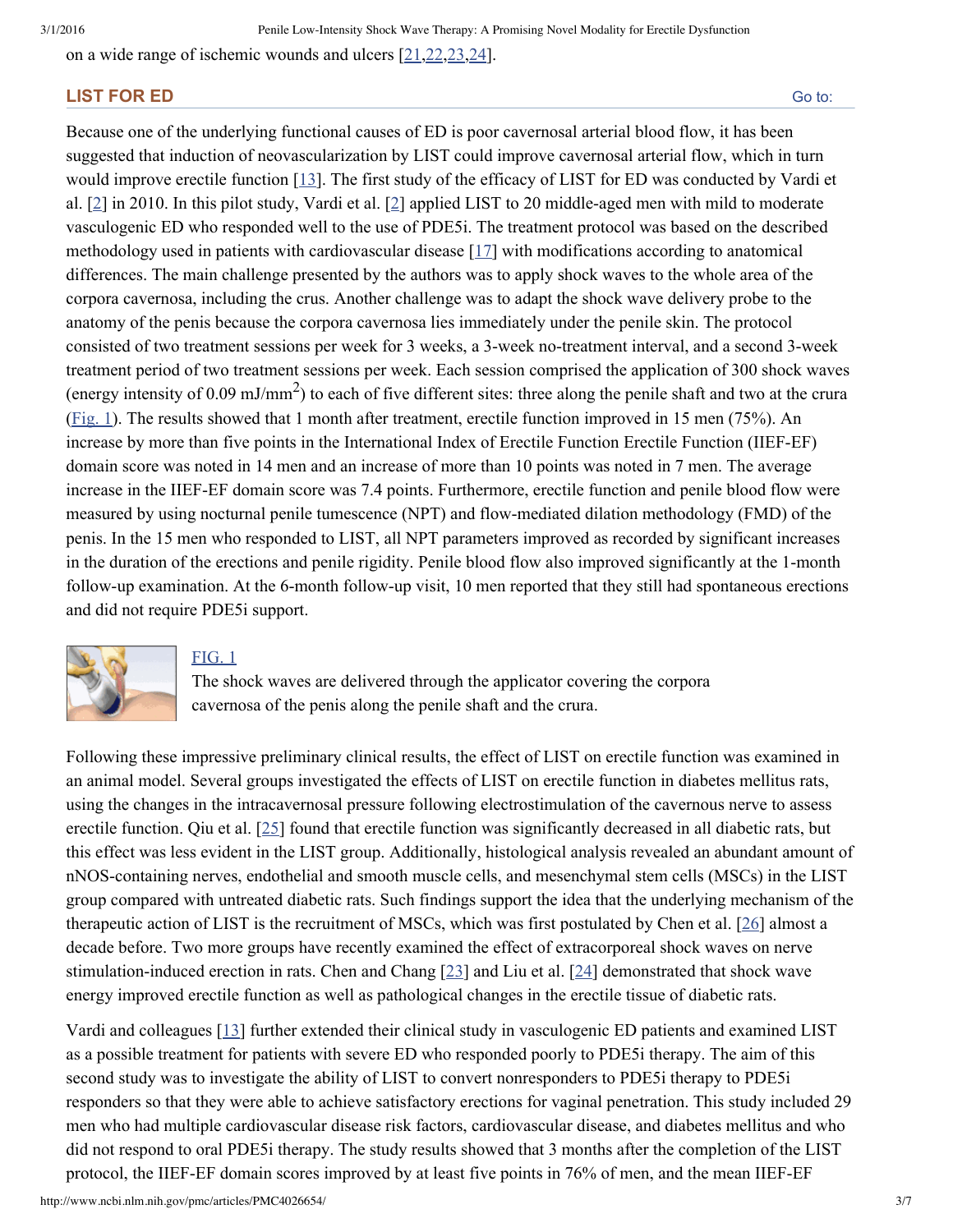domain score increased by 10 points. Overall, 72% were converted to PDE5i responders. This increase in the IIEFEF domain scores was also accompanied by improvements in cavernosal blood flow and penile endothelial function as measured by FMD. One of the key issues addressed in these studies was the participants' subjective opinions regarding their sexual function. At screening, all patients were thoroughly interviewed about their medical and sexual history. The total IIEF questionnaire, the Erection Hardness Scale (EHS), the Quality of Erection, the Self-Esteem and Relationship questionnaires, and the Clinical Global Impression of Change rating scale were used to subjectively determine the sexual function of each patient. In these studies, a significant correlation between the subjective assessment of sexual function by use of validated sexual function questionnaires and the objective results of penile blood flow and endothelial function was found. Most importantly, none of the men in either study reported treatment-associated pain or any adverse events during or after the treatment.

A prospective, randomized, double-blind, sham-controlled study was designed to confirm these positive outcomes. Sixty ED patients were treated in a similar fashion [[27\]](#page-6-3). The probe used for the sham treatment looked identical to the active probe and made the same noise yet did not produce any shock wave energy. The patients in the active treatment group had significantly higher IIEF-EF domain scores as well as improved penile endothelial function compared with the sham-treated men. The overall success rate of LIST was later analyzed by Gruenwald et al. [\[28\]](#page-6-4). In this cohort of 184 patients from various studies, the mean IIEF-EF domain scores increased after LIST by 7 points with the greatest improvement occurring in men with severe ED. Moreover, further analysis revealed that the increases in the IIEF-EF domain scores in the men who were PDE5i nonresponders were higher than in the men who were PDE5i responders (7.52 points vs. 5.7 points).

## **FURTHER CLINICAL STUDIES**

Another study recently introduced by Vardi et al. [[29\]](#page-6-5) evaluated the effect of LIST after 2 years of followup and reported that the beneficial response that was achieved immediately after therapy had not faded in about 50% of the patients. The success rate after 2 years was lower mainly in patients with severe ED and diabetes. The same group also reported their preliminary results regarding a second round of penile LIST. They aimed to discover whether an additional LIST protocol would be therapeutically beneficial in patients whose first round of treatment was unsuccessful. Thirty patients were included in this study, 22 of whom (73.3%) had severe ED. Their median baseline IIEF-EF score before treatment was 8 and improved to a median of 10 points after the first treatment protocol. In the "second round" protocol, LIST was effective in approximately half the patients, and the median IIEF-EF score increased from 8 to 13.5 points, demonstrating that there are patients who probably need additional exposure to shock wave energy in order to respond [\[30](#page-6-6)].

Several other groups have recently studied penile LIST with different shock wave machines. Preliminary results with a machine that produced linear shock waves at 4 anatomical areas were presented by Reisman et al. [[31\]](#page-6-7). In this study, 82% out of 57 patients had a successful treatment, with the average IIEF-EF domain score increase of 8 points. Similar results were presented by Lacono [\[32\]](#page-6-8). The preliminary results of a third shock wave machine were presented by Lund  $[33]$  $[33]$ . In a prospective, randomized, blinded, placebo-controlled study, they demonstrated that LIST significantly improved the EHS in more than 50% of patients, allowing full sexual intercourse without medication.

# **DISCUSSION**

Go to:

Go to:

During the past 2 decades, the treatment options for ED have greatly expanded and include PDE5i, intracavernosal injections, and penile prostheses. Despite the efficacy and safety profiles of the current treatments, most of them are "on-demand" therapies, and their effect is essentially time limited. The search for a better treatment that enables men to regain spontaneous sexual activity is the next step in ED management. Although investigations in this direction, such as stem cell therapy or gene therapy, are ongoing, no significant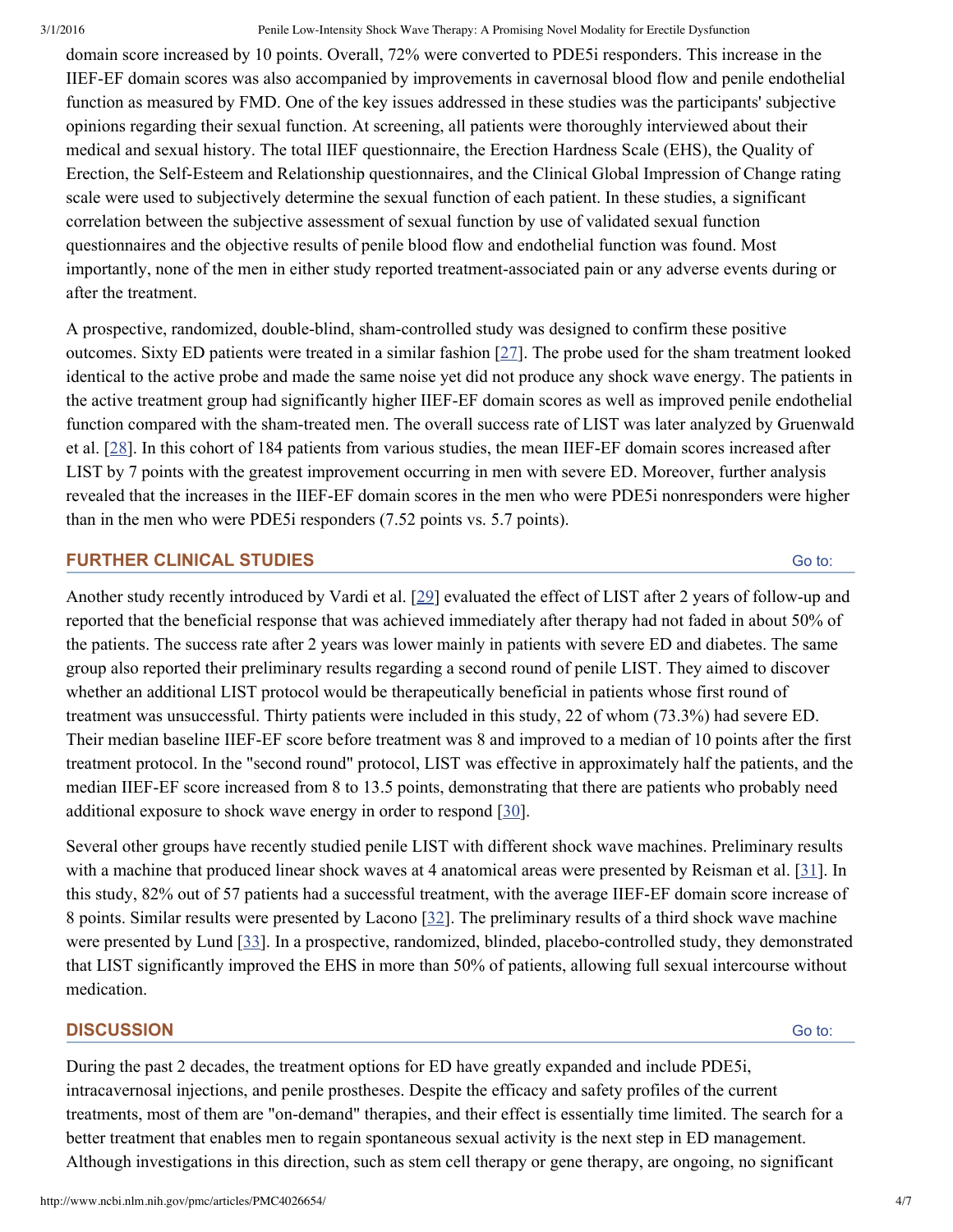progress has yet been made, and the quest for a cure of ED is still premature.

The data presented here demonstrate that LIST of the corpora cavernosa is a novel therapeutic concept. LIST may have a fundamental effect on penile endothelial function, increasing penile blood flow, and improving erectile function and consequently sexual satisfaction. Up to 60% to 70% of ED patients who used to rely on PDE5i can achieve adequate erection without medications after LIST, and a similar rate of patients who have ceased to respond to PDE5i can again benefit from the PDE5i effect after treatment.

Although the efficacy and safety of LIST have been established, evidence is still limited.

To date, most clinical studies originate from one center and the total number of treated patients is relatively low. The current protocol, shared by most studies, is empirical and preliminary: 12 twice-weekly sessions of shock waves, a 3-week break in the middle of the protocol, 1,500 shock waves in every session, and five target foci on the penis. Extensive research is needed to discover the optimal treatment protocol and the modifications needed to improve efficacy and durability. Additionally, the target population, that is, the patients who will benefit most from LIST, has not yet been adequately defined. Finally, there are insufficient data on the mechanism of action of LIST at the cellular and histological level. Basic research is urgently required to explore and understand the mechanism of action of LIST on erectile tissue.

# **CONCLUSIONS**

LIST is a promising novel therapeutic modality for restoring erectile function in men with vasculogenic ED. It is a safe and nonpainful treatment with a long-lasting effect on erectile function. Additional well-designed, randomized, large-scale studies are necessary to confirm these findings and to outline the optimal treatment protocol and the suitable candidates.

| <b>Footnotes</b>                             | Go to: |
|----------------------------------------------|--------|
| Yoram Vardi is a consultant of Medispec Ltd. |        |

### **References**

<span id="page-4-0"></span>1. Gruenwald I, Appel B, Kitrey ND, Vardi Y. Shockwave treatment of erectile dysfunction. Ther Adv Urol. 2013;5:95–99. [PMC free [article](http://www.ncbi.nlm.nih.gov/pmc/articles/PMC3607492/)] [[PubMed](http://www.ncbi.nlm.nih.gov/pubmed/23554844)]

<span id="page-4-1"></span>2. Vardi Y, Appel B, Jacob G, Massarwi O, Gruenwald I. Can low-intensity extracorporeal shockwave therapy improve erectile function? A 6-month follow-up pilot study in patients with organic erectile dysfunction. Eur Urol. 2010;58:243–248. [\[PubMed\]](http://www.ncbi.nlm.nih.gov/pubmed/20451317)

<span id="page-4-2"></span>3. Seidl M, Steinbach P, Worle K, Hofstadter F. Induction of stress fibres and intercellular gaps in human vascular endothelium by shock-waves. Ultrasonics. 1994;32:397-400. [[PubMed\]](http://www.ncbi.nlm.nih.gov/pubmed/8079400)

<span id="page-4-3"></span>4. Qureshi AA, Ross KM, Ogawa R, Orgill DP. Shock wave therapy in wound healing. Plast Reconstr Surg. 2011;128:721e–727e. [[PubMed](http://www.ncbi.nlm.nih.gov/pubmed/21841528)]

<span id="page-4-4"></span>5. Aicher A, Heeschen C, Sasaki K, Urbich C, Zeiher AM, Dimmeler S. Lowenergy shock wave for enhancing recruitment of endothelial progenitor cells: a new modality to increase efficacy of cell therapy in chronic hind limb ischemia. Circulation. 2006;114:2823–2830. [[PubMed\]](http://www.ncbi.nlm.nih.gov/pubmed/17145991)

<span id="page-4-5"></span>6. Nishida T, Shimokawa H, Oi K, Tatewaki H, Uwatoku T, Abe K, et al. Extracorporeal cardiac shock wave therapy markedly ameliorates ischemia-induced myocardial dysfunction in pigs in vivo. Circulation. 2004;110:3055–3061. [[PubMed\]](http://www.ncbi.nlm.nih.gov/pubmed/15520304)

<span id="page-4-6"></span>7. Lei H, Liu J, Li H, Wang L, Xu Y, Tian W, et al. Lowintensity shock wave therapy and its application to erectile dysfunction. World J Mens Health. 2013;31:208-214. [PMC free [article](http://www.ncbi.nlm.nih.gov/pmc/articles/PMC3888889/)] [[PubMed](http://www.ncbi.nlm.nih.gov/pubmed/24459653)]

Go to:

Go to: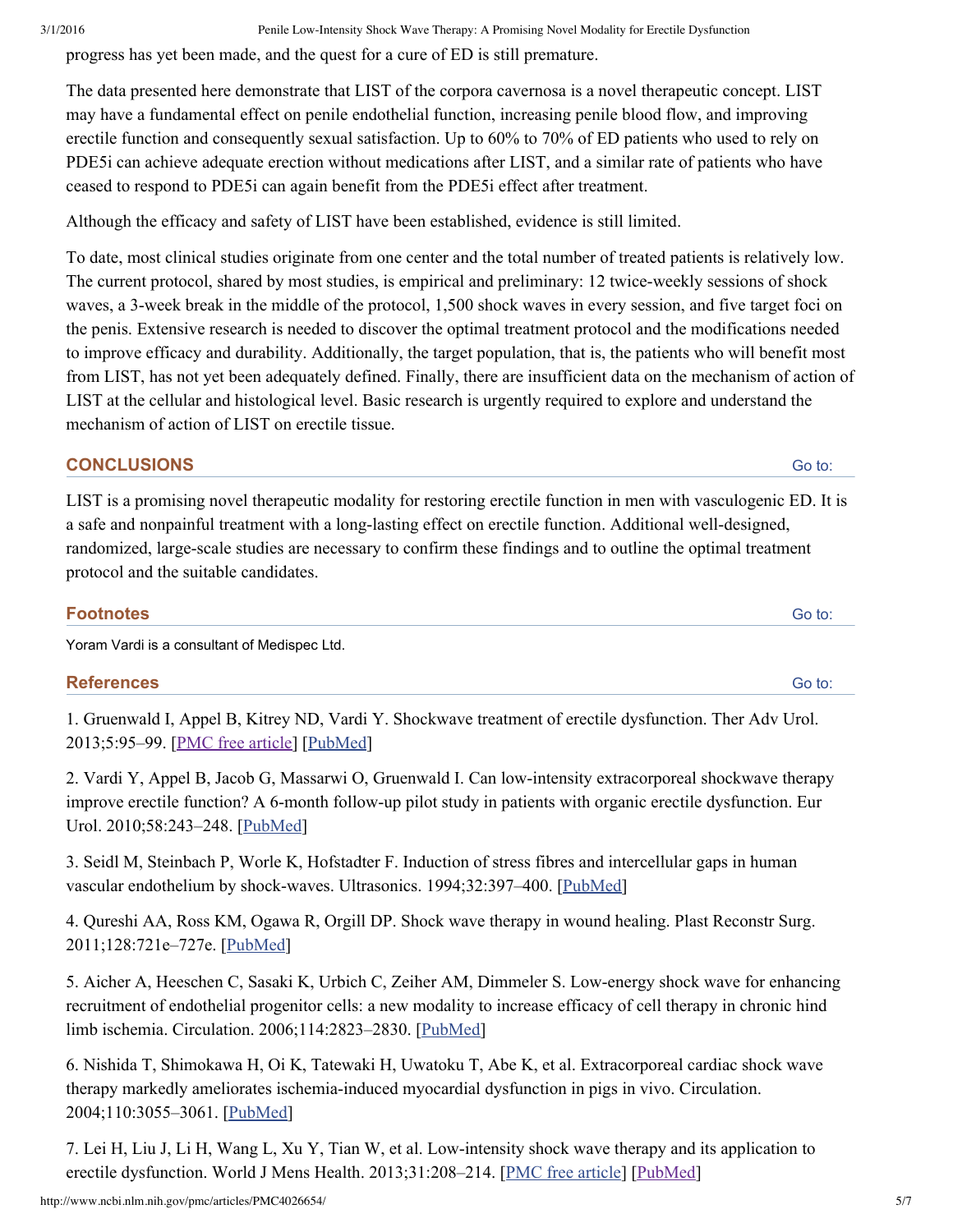<span id="page-5-0"></span>8. Wang CJ, Wang FS, Yang KD, Weng LH, Hsu CC, Huang CS, et al. Shock wave therapy induces neovascularization at the tendon-bone junction: a study in rabbits. J Orthop Res. 2003;21:984–989. [\[PubMed\]](http://www.ncbi.nlm.nih.gov/pubmed/14554209)

<span id="page-5-1"></span>9. Stojadinovic A, Elster EA, Anam K, Tadaki D, Amare M, Zins S, et al. Angiogenic response to extracorporeal shock wave treatment in murine skin isografts. Angiogenesis. 2008;11:369–380. [\[PubMed\]](http://www.ncbi.nlm.nih.gov/pubmed/18998221)

<span id="page-5-2"></span>10. Yan X, Zeng B, Chai Y, Luo C, Li X. Improvement of blood flow, expression of nitric oxide, and vascular endothelial growth factor by low-energy shockwave therapy in random-pattern skin flap model. Ann Plast Surg. 2008;61:646–653. [\[PubMed\]](http://www.ncbi.nlm.nih.gov/pubmed/19034081)

<span id="page-5-3"></span>11. Oi K, Fukumoto Y, Ito K, Uwatoku T, Abe K, Hizume T, et al. Extracorporeal shock wave therapy ameliorates hindlimb ischemia in rabbits. Tohoku J Exp Med. 2008;214:151–158. [[PubMed](http://www.ncbi.nlm.nih.gov/pubmed/18285673)]

<span id="page-5-4"></span>12. Mittermayr R, Antonic V, Hartinger J, Kaufmann H, Redl H, Teot L, et al. Extracorporeal shock wave therapy (ESWT) for wound healing: technology, mechanisms, and clinical efficacy. Wound Repair Regen. 2012;20:456–465. [\[PubMed\]](http://www.ncbi.nlm.nih.gov/pubmed/22642362)

<span id="page-5-5"></span>13. Gruenwald I, Appel B, Vardi Y. Lowintensity extracorporeal shock wave therapy: a novel effective treatment for erectile dysfunction in severe ED patients who respond poorly to PDE5 inhibitor therapy. J Sex Med. 2012;9:259–264. [[PubMed](http://www.ncbi.nlm.nih.gov/pubmed/22008059)]

<span id="page-5-6"></span>14. Hill JM, Zalos G, Halcox JP, Schenke WH, Waclawiw MA, Quyyumi AA, et al. Circulating endothelial progenitor cells, vascular function, and cardiovascular risk. N Engl J Med. 2003;348:593–600. [\[PubMed\]](http://www.ncbi.nlm.nih.gov/pubmed/12584367)

<span id="page-5-7"></span>15. Uwatoku T, Ito K, Abe K, Oi K, Hizume T, Sunagawa K, et al. Extracorporeal cardiac shock wave therapy improves left ventricular remodeling after acute myocardial infarction in pigs. Coron Artery Dis. 2007;18:397– 404. [\[PubMed](http://www.ncbi.nlm.nih.gov/pubmed/17627190)]

<span id="page-5-8"></span>16. Ito Y, Ito K, Shiroto T, Tsuburaya R, Yi GJ, Takeda M, et al. Cardiac shock wave therapy ameliorates left ventricular remodeling after myocardial ischemia-reperfusion injury in pigs in vivo. Coron Artery Dis. 2010;21:304–311. [\[PubMed\]](http://www.ncbi.nlm.nih.gov/pubmed/20617568)

<span id="page-5-9"></span>17. Kikuchi Y, Ito K, Ito Y, Shiroto T, Tsuburaya R, Aizawa K, et al. Double-blind and placebo-controlled study of the effectiveness and safety of extracorporeal cardiac shock wave therapy for severe angina pectoris. Circ J. 2010;74:589–591. [\[PubMed\]](http://www.ncbi.nlm.nih.gov/pubmed/20134096)

<span id="page-5-10"></span>18. Yang P, Guo T, Wang W, Peng YZ, Wang Y, Zhou P, et al. Randomized and double-blind controlled clinical trial of extracorporeal cardiac shock wave therapy for coronary heart disease. Heart Vessels. 2013;28:284–291. [\[PubMed\]](http://www.ncbi.nlm.nih.gov/pubmed/22457097)

<span id="page-5-11"></span>19. Vasyuk YA, Hadzegova AB, Shkolnik EL, Kopeleva MV, Krikunova OV, Iouchtchouk EN, et al. Initial clinical experience with extracorporeal shock wave therapy in treatment of ischemic heart failure. Congest Heart Fail. 2010;16:226–230. [\[PubMed\]](http://www.ncbi.nlm.nih.gov/pubmed/20887620)

<span id="page-5-12"></span>20. Wang Y, Guo T, Ma TK, Cai HY, Tao SM, Peng YZ, et al. A modified regimen of extracorporeal cardiac shock wave therapy for treatment of coronary artery disease. Cardiovasc Ultrasound. 2012;10:35. [PMC free [article\]](http://www.ncbi.nlm.nih.gov/pmc/articles/PMC3537548/) [\[PubMed](http://www.ncbi.nlm.nih.gov/pubmed/22898340)]

<span id="page-5-13"></span>21. Saggini R, Figus A, Troccola A, Cocco V, Saggini A, Scuderi N. Extracorporeal shock wave therapy for management of chronic ulcers in the lower extremities. Ultrasound Med Biol. 2008;34:1261–1271. [[PubMed\]](http://www.ncbi.nlm.nih.gov/pubmed/18394777)

<span id="page-5-14"></span>22. Larking AM, Duport S, Clinton M, Hardy M, Andrews K. Randomized control of extracorporeal shock wave therapy versus placebo for chronic decubitus ulceration. Clin Rehabil. 2010;24:222–229. [\[PubMed\]](http://www.ncbi.nlm.nih.gov/pubmed/20156981)

<span id="page-5-15"></span>23. Chen KK, Chang LS. The effect of extracorporeal shock wave on cavernous nerve stimulation-induced